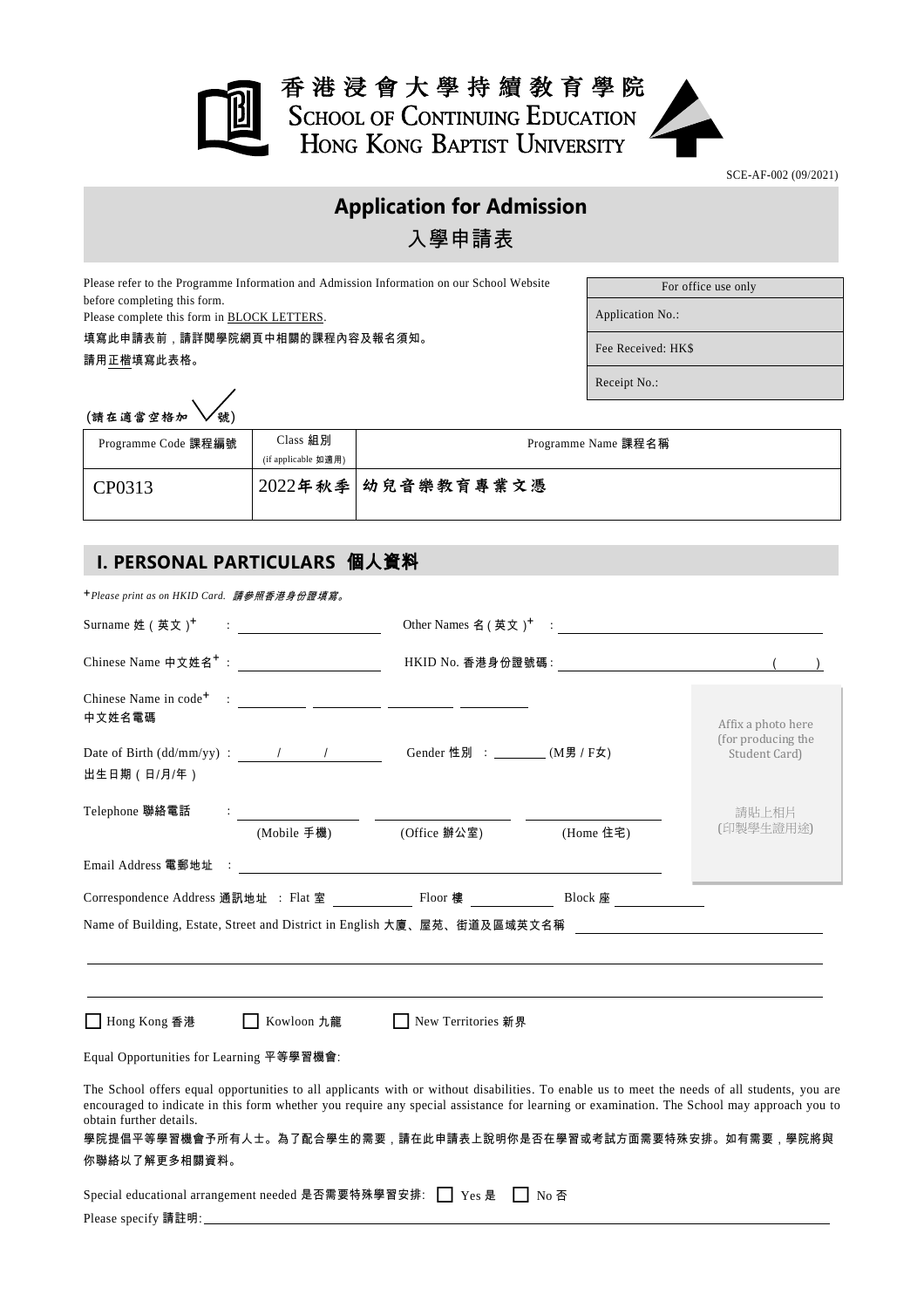## **II. QUALIFICATIONS AND WORK EXPERIENCE** 學歷及工作經驗

Please read the entry requirements for individual programme before completing this part. Copies of proof for relevant qualifications and work experience have to be attached.

填寫此部份前,請詳閱相關課程的入學要求。請附上有關學歷、專業資格及工作經驗的證明文件副本。

#### **Academic Qualifications** 學歷 **(in chronological order** 按先後次序排列 **)**

| Examination / Awarding Institution<br>考試 / 頒授機構 | ${\bf Subject}$ / Academic Qualification<br>學科 / 學歷 | Result / Grade<br>成績 / 等級 | Date of Award<br>頒授日期<br>(mm/yy) |
|-------------------------------------------------|-----------------------------------------------------|---------------------------|----------------------------------|
|                                                 |                                                     |                           |                                  |
|                                                 |                                                     |                           |                                  |
|                                                 |                                                     |                           |                                  |
|                                                 |                                                     |                           |                                  |
|                                                 |                                                     |                           |                                  |
|                                                 |                                                     |                           |                                  |
|                                                 |                                                     |                           |                                  |
|                                                 |                                                     |                           |                                  |
|                                                 |                                                     |                           |                                  |
|                                                 |                                                     |                           |                                  |
|                                                 |                                                     |                           |                                  |
|                                                 |                                                     |                           |                                  |

## **Professional Qualifications** 專業資格 **(in chronological order** 按先後次序排列 **)**

| Awarding Institution<br>頒授機構 | Professional Qualification<br>專業資格 | Means of<br>Attaining<br>獲取方法** | Year<br>Conferred<br>頒授年份 |
|------------------------------|------------------------------------|---------------------------------|---------------------------|
|                              |                                    |                                 |                           |
|                              |                                    |                                 |                           |
|                              |                                    |                                 |                           |

\*\* X: By Exam 考試, E: By Election 推選, S: By Subscription 註冊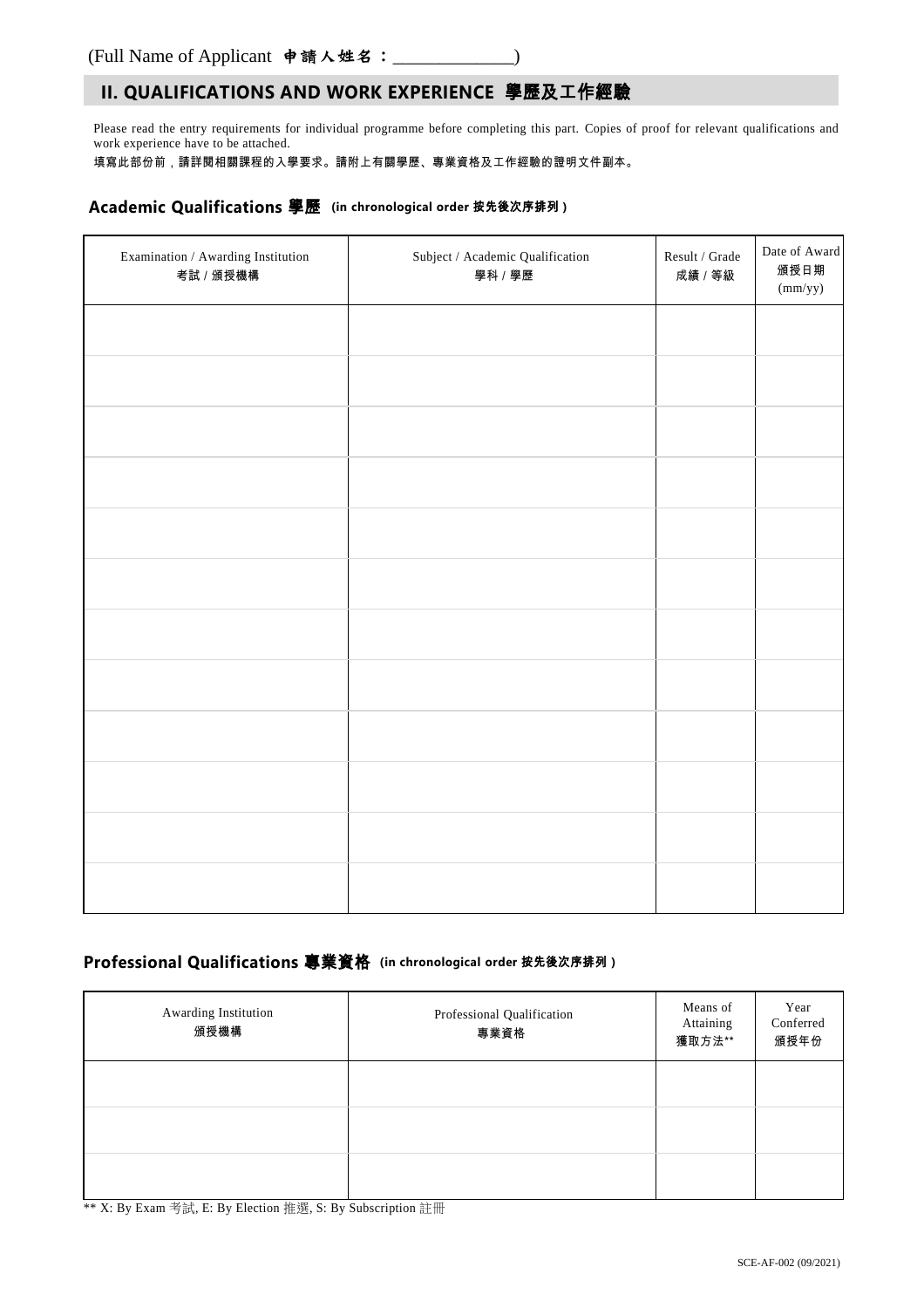# Name of Company e of eompany<br>機構名稱 インファイル Position 職位 Full Time / Part Time 全職 / 兼職 Date 日期 From 由 (mm/yy) To 至 (mm/yy)

### **Work Experience** 工作經驗 **(in chronological order** 按先後次序排列 **)**

## **III. APPLICATION FOR CREDIT TRANSFER / COURSE EXEMPTION** 申請學分轉移或豁免修讀

The School offers to applicants a system of credit transfer and course exemption :

- 1. Credit Transfer (TC) will only be granted to applicants who have completed or are currently studying the required courses off ered by the School prior to admission to the programme. All applications are subject to the School's approval.
- 2. Applicants possessing demonstrated competence equivalent to the learning outcomes of the course to be studied may apply for course exemption (EX). Certificates, transcripts and course syllabuses must be attached.

(For details, please refer to relevant part of Admission Information.)

#### 學院備有一套學分轉移及豁免修讀的制度,供有意者申請:

- 1. 學院可追認申請人於本院修畢或現正修讀之有關科目,惟申請人必須於此申報。若經批准,此等科目將獲學分轉移 (TC)。
- 2. 申請人如已具備有關科目之學術水平,可申請豁免修讀該科目(EX)。申請人必須附上證書、成績單及課程綱要的證明文件。

#### (詳情請參閱學院報名須知的相關內容。)

 $\prod$  I wish to apply for credit transfer and/or exemption. (Please complete the table below)

#### 我需要申請學分轉移及/或豁免修讀。(請於下表填寫資料)

I do not need to apply for credit transfer and/or exemption. (Please go to Part IV Declaration)

#### 我無需申請學分轉移及/或豁免修讀。(請到第IV部份聲明)

| TC / EX            | <b>SCE</b><br>Course Code<br>本院科目編號 | Course Title<br>科目名稱             |                                               | Date of Award<br>證書頒授日期<br>(mm/yyyy) | Office Use |    |                              |  |
|--------------------|-------------------------------------|----------------------------------|-----------------------------------------------|--------------------------------------|------------|----|------------------------------|--|
| 學分轉移 /             |                                     |                                  | Credential and Institution<br>學歷文件及簽發機構       |                                      | Approved   |    | <b>Signature and Remarks</b> |  |
| 豁免修讀               |                                     |                                  |                                               |                                      | Yes        | No |                              |  |
| Example 例<br>FG/EX | <b>ACT0075</b>                      | <b>Accounting for Executives</b> | <b>HKALE</b><br><b>Principles of Accounts</b> | 07/2010                              |            |    |                              |  |
| TC/EX              |                                     |                                  |                                               |                                      |            |    |                              |  |
| TC / EX            |                                     |                                  |                                               |                                      |            |    |                              |  |
| TC / EX            |                                     |                                  |                                               |                                      |            |    |                              |  |